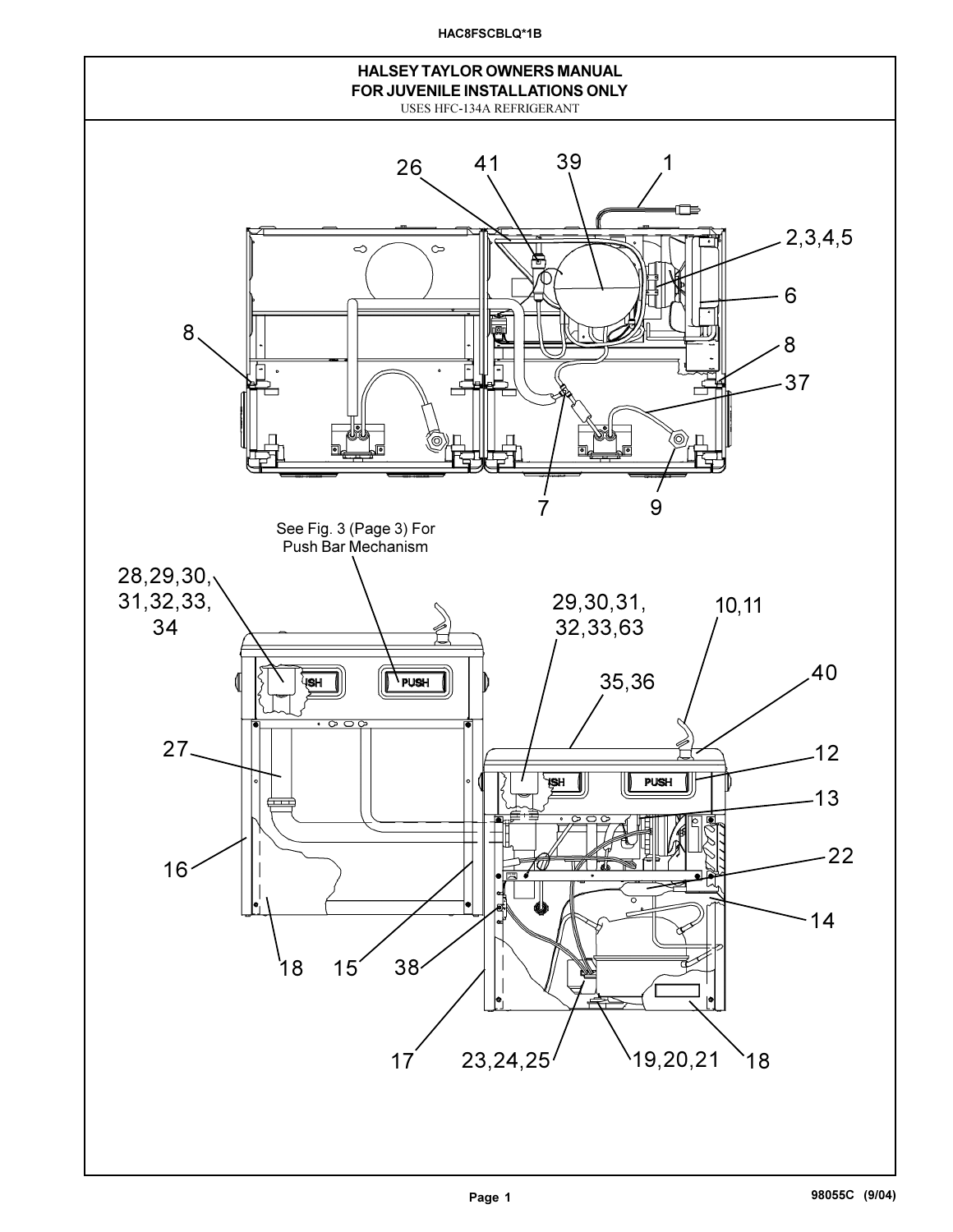

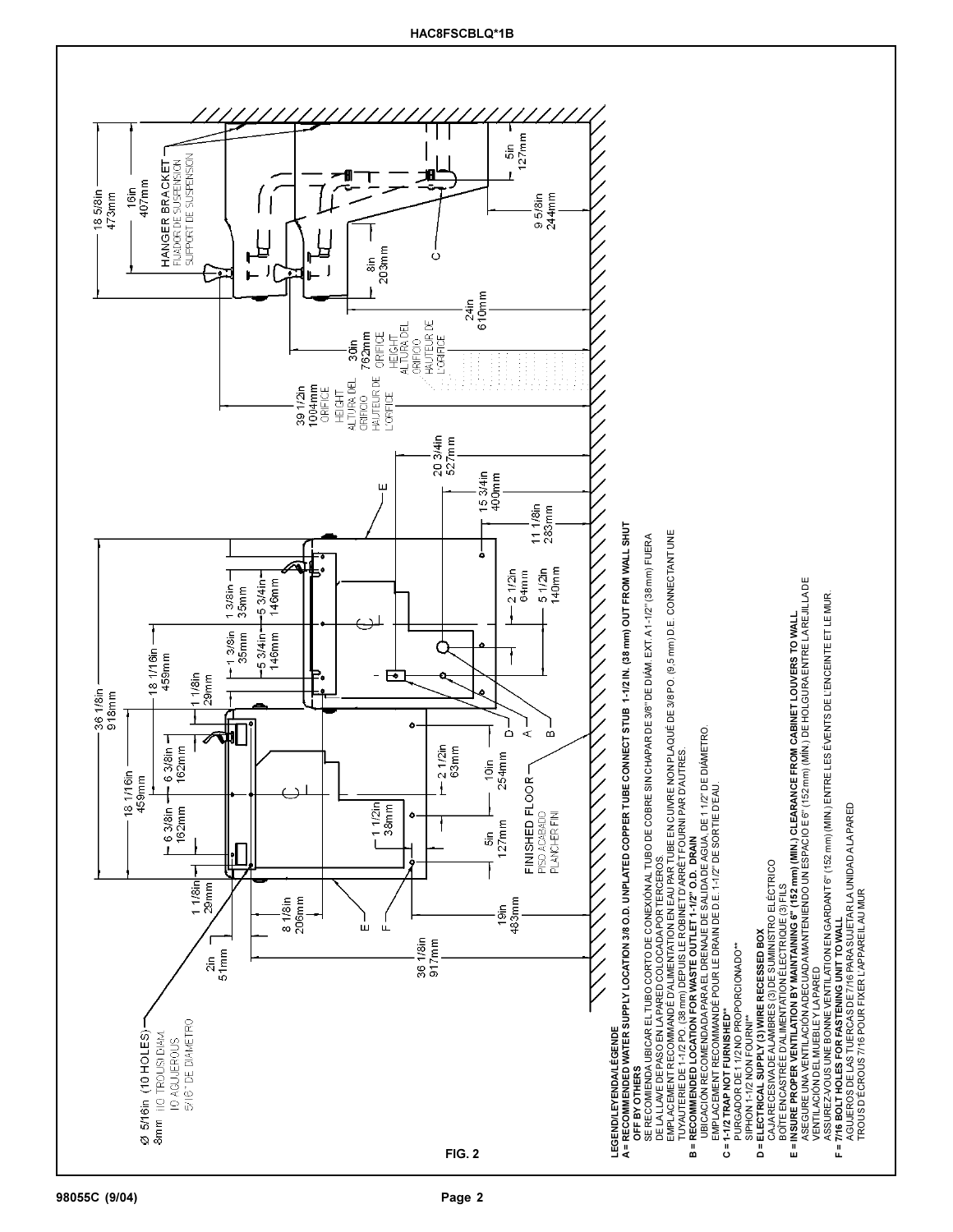



**98055C (9/04)**